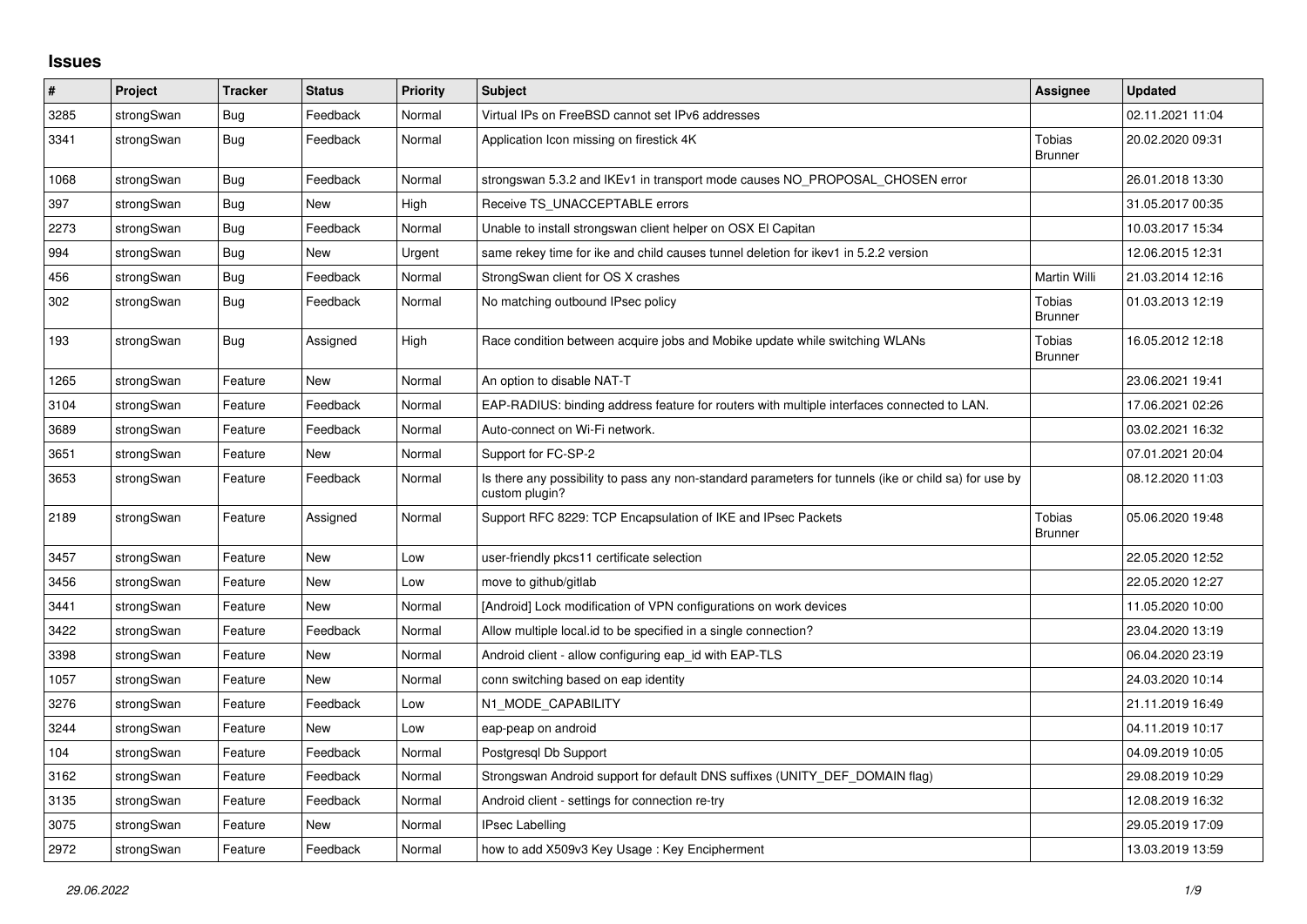| $\vert$ # | Project    | <b>Tracker</b> | <b>Status</b> | <b>Priority</b> | <b>Subject</b>                                                                                   | <b>Assignee</b>          | <b>Updated</b>   |
|-----------|------------|----------------|---------------|-----------------|--------------------------------------------------------------------------------------------------|--------------------------|------------------|
| 2854      | strongSwan | Feature        | New           | Low             | Srongswan doesn't sending RADIUS Accounting-On/Off on start up / shutdown                        |                          | 10.12.2018 10:19 |
| 2823      | strongSwan | Feature        | Feedback      | Low             | Implementing VPN peer failover                                                                   |                          | 16.11.2018 10:25 |
| 2814      | strongSwan | Feature        | Feedback      | Normal          | Force Keepalive Packets if There is no NAT                                                       |                          | 29.10.2018 15:47 |
| 2793      | strongSwan | Feature        | Feedback      | Normal          | Remote identity with certificate                                                                 |                          | 15.10.2018 10:20 |
| 2729      | strongSwan | Feature        | Feedback      | Normal          | Does Swanctl provide the same option as Ipsec with the rightID using a %?                        |                          | 20.09.2018 17:37 |
| 2727      | strongSwan | Feature        | New           | Low             | single pair of selectors per CHILD_SA                                                            |                          | 23.08.2018 12:08 |
| 2707      | strongSwan | Feature        | New           | Normal          | More attributes taken/translated from radius attributes                                          |                          | 14.07.2018 15:21 |
| 2392      | strongSwan | Feature        | Feedback      | Low             | enable eap-ttls in Android client                                                                | Tobias<br><b>Brunner</b> | 04.07.2018 19:48 |
| 2668      | strongSwan | Feature        | Feedback      | Normal          | UE shall include the DEVICE_IDENTITY Notify payload                                              |                          | 22.05.2018 13:48 |
| 2495      | strongSwan | Feature        | Feedback      | Normal          | LibreSSL Plugin                                                                                  |                          | 13.12.2017 09:29 |
| 960       | strongSwan | Feature        | Feedback      | Normal          | Raise ALERT_PROPOSAL_MISMATCH_IKE in IKE V1                                                      | Martin Willi             | 30.08.2017 09:05 |
| 2409      | strongSwan | Feature        | Feedback      | Low             | Android client status details                                                                    |                          | 18.08.2017 13:23 |
| 2361      | strongSwan | Feature        | New           | Normal          | Import .sswan files from NetworkManager                                                          |                          | 12.06.2017 15:25 |
| 2095      | strongSwan | Feature        | Feedback      | Normal          | Support liveness check in Strongswan                                                             |                          | 31.05.2017 00:56 |
| 1559      | strongSwan | Feature        | Feedback      | Normal          | Expose received XAUTH/EAP username/password prompts via VICI, send secrets via VICI on<br>prompt |                          | 09.05.2017 16:28 |
| 2307      | strongSwan | Feature        | Feedback      | Normal          | Permit installation of trap policy for CHILD_SA configurations with unset local_addrs            |                          | 26.04.2017 15:04 |
| 2202      | strongSwan | Feature        | Feedback      | Normal          | Radius NAS IP to be specified                                                                    |                          | 18.01.2017 17:58 |
| 2185      | strongSwan | Feature        | Feedback      | Normal          | INTERNAL_IP4_SUBNET Attribute Support in Android Client                                          |                          | 10.12.2016 01:14 |
| 2165      | strongSwan | Feature        | Feedback      | Normal          | missing LIBRESSL_VERSION_NUMBER support                                                          |                          | 03.11.2016 09:23 |
| 1082      | strongSwan | Feature        | Feedback      | Normal          | Framed-Route to set leftsubnet                                                                   |                          | 07.10.2016 10:02 |
| 1506      | strongSwan | Feature        | Feedback      | Normal          | Enhance DoS protection to deny users that failed Authentication                                  |                          | 17.06.2016 14:31 |
| 1482      | strongSwan | Feature        | Feedback      | Normal          | Allow changing init_limit_half_open etc. at runtime by reloading strongswan.conf                 |                          | 26.05.2016 14:49 |
| 1253      | strongSwan | Feature        | Feedback      | Normal          | Strongswan doesn't support CA bundles                                                            |                          | 19.01.2016 11:23 |
| 930       | strongSwan | Feature        | New           | Normal          | Option to have non-sequential v6 roadwarrior addresses                                           |                          | 12.01.2016 16:36 |
| 1251      | strongSwan | Feature        | New           | Normal          | FreeBSD HA                                                                                       |                          | 11.01.2016 22:01 |
| 1008      | strongSwan | Feature        | Feedback      | Normal          | FARP for IPv6                                                                                    |                          | 14.12.2015 20:59 |
| 162       | strongSwan | Feature        | Feedback      | Normal          | Submit ClusterIP patches mainline                                                                |                          | 14.12.2015 20:43 |
| 1207      | strongSwan | Feature        | New           | Normal          | Add more than 2 hosts support to HA plugin and make it configurable                              |                          | 08.12.2015 05:05 |
| 1000      | strongSwan | Feature        | Feedback      | Normal          | Raise ALERT TS MISMATCH in IKE V1                                                                |                          | 09.09.2015 12:47 |
| 1081      | strongSwan | Feature        | New           | Normal          | Active/standby VPN Gateway Failover                                                              |                          | 21.08.2015 22:01 |
| 1079      | strongSwan | Feature        | Feedback      | Normal          | Future Plans for firwall configuration equivalent under FreeBSD                                  |                          | 21.08.2015 15:58 |
| 927       | strongSwan | Feature        | New           | Normal          | Charon: Implement route events and add an consumer in updown plugin                              |                          | 11.04.2015 12:02 |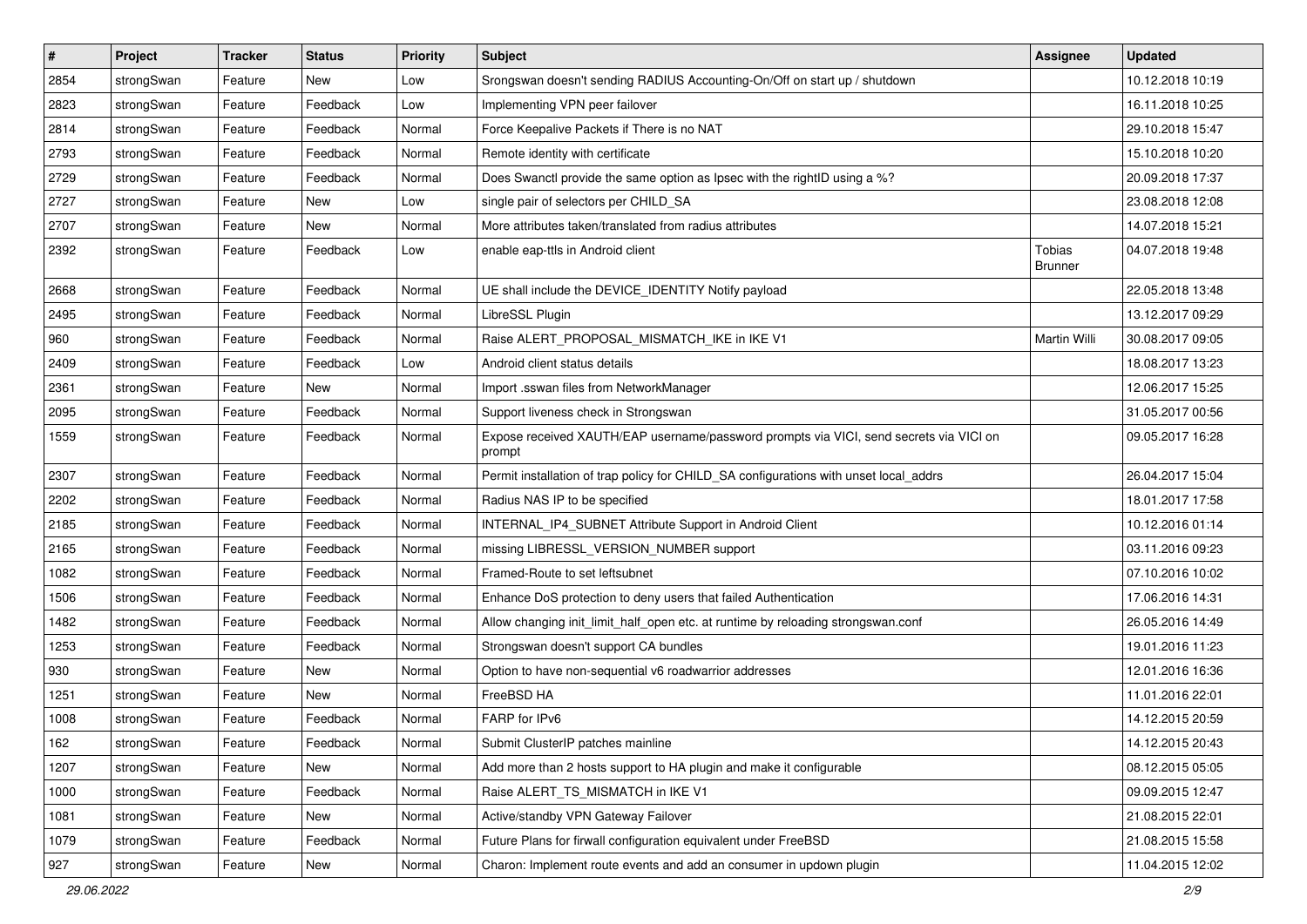| #    | Project    | <b>Tracker</b> | <b>Status</b> | Priority | Subject                                                                                                  | <b>Assignee</b>                 | <b>Updated</b>   |
|------|------------|----------------|---------------|----------|----------------------------------------------------------------------------------------------------------|---------------------------------|------------------|
| 38   | strongSwan | Feature        | New           | Low      | OCSP in IKE payload, RFC4806                                                                             |                                 | 19.12.2014 14:20 |
| 87   | strongSwan | Feature        | New           | Normal   | IPsec Multicast Support                                                                                  |                                 | 19.12.2014 14:20 |
| 766  | strongSwan | Feature        | New           | Normal   | Make retransmit settings tunable by connection                                                           |                                 | 14.11.2014 10:02 |
| 746  | strongSwan | Feature        | New           | Normal   | Different radius server(s) for accounting                                                                |                                 | 22.10.2014 12:23 |
| 693  | strongSwan | Feature        | Feedback      | Normal   | Time policy for roadwarrior                                                                              | Tobias<br><b>Brunner</b>        | 02.09.2014 11:06 |
| 645  | strongSwan | Feature        | New           | Normal   | Support HeapAlloc() and friends in leak-detective                                                        |                                 | 10.07.2014 15:12 |
| 644  | strongSwan | Feature        | New           | Normal   | Non-monolithic Windows build                                                                             |                                 | 10.07.2014 15:12 |
| 643  | strongSwan | Feature        | New           | Normal   | CNG/Bcrypt native Windows crypto plugin                                                                  |                                 | 10.07.2014 15:12 |
| 642  | strongSwan | Feature        | New           | Normal   | Windows Named Pipe stream and service                                                                    |                                 | 10.07.2014 15:11 |
| 641  | strongSwan | Feature        | New           | Normal   | kernel-iph virtual IP support and IKE routing lookups ignoring IPsec routes                              |                                 | 10.07.2014 15:11 |
| 640  | strongSwan | Feature        | New           | Normal   | Provide an init_once() abstraction layer                                                                 |                                 | 10.07.2014 15:10 |
| 268  | strongSwan | Feature        | Feedback      | Normal   | support for ssh keypairs in strongswan network-manager plugin                                            | Tobias<br><b>Brunner</b>        | 19.02.2014 15:13 |
| 420  | strongSwan | Feature        | Feedback      | Normal   | Add more of the verbs that were supported by pluto to the updown plugin                                  | Tobias<br><b>Brunner</b>        | 11.10.2013 07:56 |
| 406  | strongSwan | Feature        | Feedback      | Low      | TNC: Speeding up the Attestation process                                                                 | Andreas<br>Steffen              | 10.09.2013 14:00 |
| 368  | strongSwan | Feature        | New           | Low      | Add support for UNITY_DEF_DOMAIN mode config and pass domain to resolvconf                               |                                 | 27.07.2013 01:25 |
| 243  | strongSwan | Feature        | Feedback      | Normal   | Configure routing table in peer                                                                          | Tobias<br><b>Brunner</b>        | 23.05.2013 20:03 |
| 309  | strongSwan | Feature        | Feedback      | Normal   | Problem with Network Aliases for charon.interfaces_ignore and charon.interfaces_use                      | Tobias<br><b>Brunner</b>        | 21.03.2013 19:32 |
| 312  | strongSwan | Feature        | <b>New</b>    | Normal   | Feature Request: Option to limit or disable sending of ADDITIONAL_*_ADDRESS list for MOBIKE<br>Responder |                                 | 13.03.2013 19:19 |
| 215  | strongSwan | Feature        | <b>New</b>    | Normal   | strongswan NetworkManager plugin: make the "normal" ipsec configuration usable                           |                                 | 12.08.2012 04:47 |
| 173  | strongSwan | Feature        | Assigned      | Normal   | Support for IP address ranges in traffic selectors                                                       | <b>Tobias</b><br><b>Brunner</b> | 14.06.2012 11:31 |
| 129  | strongSwan | Feature        | Assigned      | Normal   | Relations between ike/child/peer_cfg                                                                     | Martin Willi                    | 06.02.2012 10:50 |
| 974  | strongSwan | Issue          | New           | Normal   | Charon crash on Mac OS with IPv6 Virtual IP                                                              |                                 | 26.08.2021 21:07 |
| 3670 | strongSwan | Issue          | Feedback      | Normal   | Can routing rules be changed without terminating and re-initiating the tunnel                            |                                 | 12.08.2021 14:29 |
| 3496 | strongSwan | Issue          | Feedback      | Normal   | Route-based VPN - transport mode                                                                         |                                 | 11.02.2021 09:55 |
| 3692 | strongSwan | Issue          | Feedback      | Normal   | Failing IPsec Phase 2 connection between Centos 7 VPS and Cisco ASA5540                                  |                                 | 04.02.2021 16:29 |
| 3686 | strongSwan | Issue          | Feedback      | Normal   | Site to clients IPsec and private IP                                                                     |                                 | 04.02.2021 11:11 |
| 3685 | strongSwan | Issue          | Feedback      | Normal   | giving up after 5 retransmits                                                                            |                                 | 03.02.2021 16:59 |
| 3682 | strongSwan | Issue          | Feedback      | Normal   | Is there a way to mark special case traffic bypass the traffic selectors?                                |                                 | 03.02.2021 16:44 |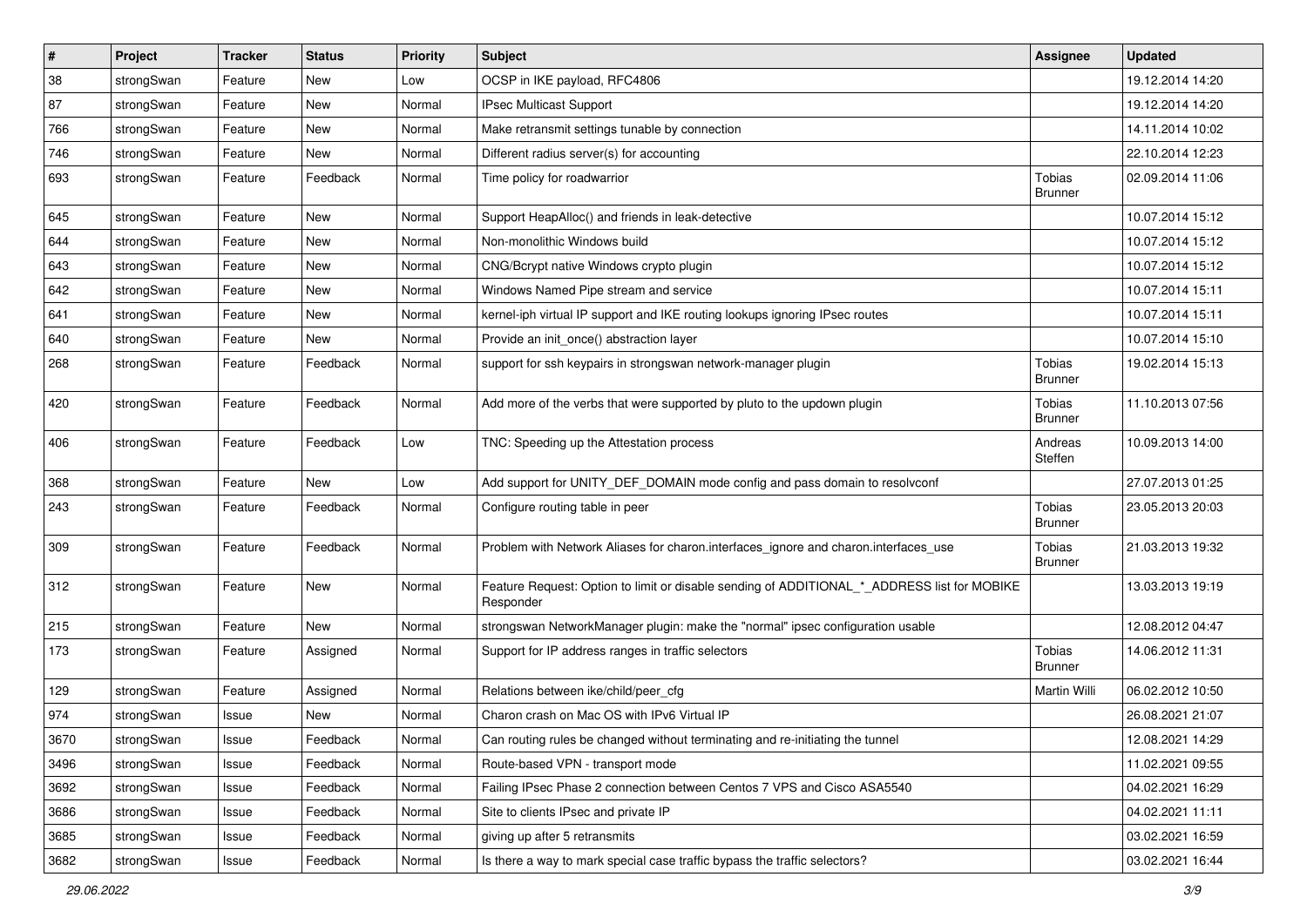| $\sharp$ | Project    | <b>Tracker</b> | <b>Status</b> | <b>Priority</b> | <b>Subject</b>                                                                                                                      | <b>Assignee</b>                 | <b>Updated</b>   |
|----------|------------|----------------|---------------|-----------------|-------------------------------------------------------------------------------------------------------------------------------------|---------------------------------|------------------|
| 3687     | strongSwan | Issue          | Feedback      | Normal          | Strongswan ipsec do not forward package to host                                                                                     |                                 | 02.02.2021 14:40 |
| 3683     | strongSwan | Issue          | Feedback      | Normal          | IKEV2 connection fail to rekey process                                                                                              |                                 | 28.01.2021 13:25 |
| 3680     | strongSwan | Issue          | Feedback      | Normal          | How to unload a paritcular certificate from strongswan.                                                                             | Tobias<br>Brunner               | 27.01.2021 09:28 |
| 3498     | strongSwan | Issue          | Feedback      | Normal          | FreeBSD + dhcp+farp plugin                                                                                                          |                                 | 22.01.2021 10:44 |
| 3678     | strongSwan | Issue          | Feedback      | Normal          | IKE authentication credentials are unacceptable - Ubuntu Server - Windows 10 client                                                 |                                 | 19.01.2021 18:29 |
| 2357     | strongSwan | Issue          | Feedback      | Normal          | How to initiate IPsec SA Transport Mode without IKE?                                                                                |                                 | 18.01.2021 18:36 |
| 3673     | strongSwan | Issue          | Feedback      | Normal          | IKEv2/IPSec MSCHAPv2 fails on Android 11 (API 30).                                                                                  | Tobias<br><b>Brunner</b>        | 17.01.2021 07:25 |
| 3672     | strongSwan | Issue          | Feedback      | Normal          | ESP connection over IPv6                                                                                                            |                                 | 14.01.2021 17:04 |
| 3671     | strongSwan | Issue          | Feedback      | Normal          | Windows client failed with 13843 against Strongswan via SQL backend                                                                 |                                 | 13.01.2021 14:43 |
| 3669     | strongSwan | Issue          | Feedback      | Normal          | Failed connection to IKE_SA (Checkpoint Server)                                                                                     |                                 | 08.01.2021 17:58 |
| 3668     | strongSwan | Issue          | Feedback      | Normal          | Configuring the strongSwan Helm chart on openshift                                                                                  | Tobias<br><b>Brunner</b>        | 07.01.2021 16:33 |
| 3663     | strongSwan | Issue          | Feedback      | Normal          | Multiple ways to end up with duplicate / redundant child SA entries                                                                 |                                 | 06.01.2021 16:15 |
| 3665     | strongSwan | Issue          | Feedback      | Normal          | When there is data flow, the VPN tunnel will not automatically connect                                                              | Tobias<br><b>Brunner</b>        | 05.01.2021 16:26 |
| 3662     | strongSwan | Issue          | Feedback      | Normal          | unamed session                                                                                                                      |                                 | 04.01.2021 11:32 |
| 3652     | strongSwan | Issue          | Feedback      | Normal          | In strongswan ipsec.conf, how to set the "ike" parameters so that it can support all hash Algorithm<br>and DH group server support? |                                 | 08.12.2020 12:35 |
| 3654     | strongSwan | Issue          | Feedback      | Normal          | The L2tp/ipsec tunnel interface will not be delete when the connect abnormal interrupt.                                             |                                 | 08.12.2020 12:24 |
| 3650     | strongSwan | Issue          | Feedback      | Normal          | HA behaves very strange                                                                                                             |                                 | 04.12.2020 08:53 |
| 3647     | strongSwan | Issue          | Feedback      | Normal          | Is it possible to receive INTERNAL_IP4_SUBNET attributes in updown scripts                                                          |                                 | 02.12.2020 17:06 |
| 3643     | strongSwan | Issue          | Feedback      | Normal          | Strongswan and FRR NHRP                                                                                                             |                                 | 01.12.2020 10:55 |
| 3642     | strongSwan | Issue          | Feedback      | Normal          | How to distinguish encapsulated packets from different interfaces                                                                   |                                 | 30.11.2020 09:38 |
| 3640     | strongSwan | Issue          | Feedback      | Normal          | Problem surfing via VPN form Android APK on a sepcific Mobile Operator                                                              |                                 | 26.11.2020 11:43 |
| 3636     | strongSwan | Issue          | Feedback      | Normal          | Tor behind VPN                                                                                                                      | Tobias<br><b>Brunner</b>        | 23.11.2020 14:09 |
| 3630     | strongSwan | Issue          | Feedback      | Normal          | The certificate is loaded but not used.                                                                                             |                                 | 18.11.2020 10:29 |
| 3628     | strongSwan | Issue          | Feedback      | Normal          | Constant `retransmit` while establishing CHILD_SA                                                                                   |                                 | 16.11.2020 10:14 |
| 3629     | strongSwan | Issue          | Feedback      | Normal          | IPSec enc only on specific dport/proto                                                                                              |                                 | 16.11.2020 10:04 |
| 3620     | strongSwan | Issue          | Feedback      | Normal          | L2TP/IPSEC ipsec.conf setting                                                                                                       | Tobias<br><b>Brunner</b>        | 12.11.2020 10:14 |
| 3626     | strongSwan | Issue          | Feedback      | Low             | "Always On VPN" not available in Fire TV 4k                                                                                         | <b>Tobias</b><br><b>Brunner</b> | 11.11.2020 12:41 |
| 3625     | strongSwan | Issue          | Feedback      | Normal          | Always on VPN when the client is on the same LAN as the VPN server                                                                  |                                 | 10.11.2020 18:45 |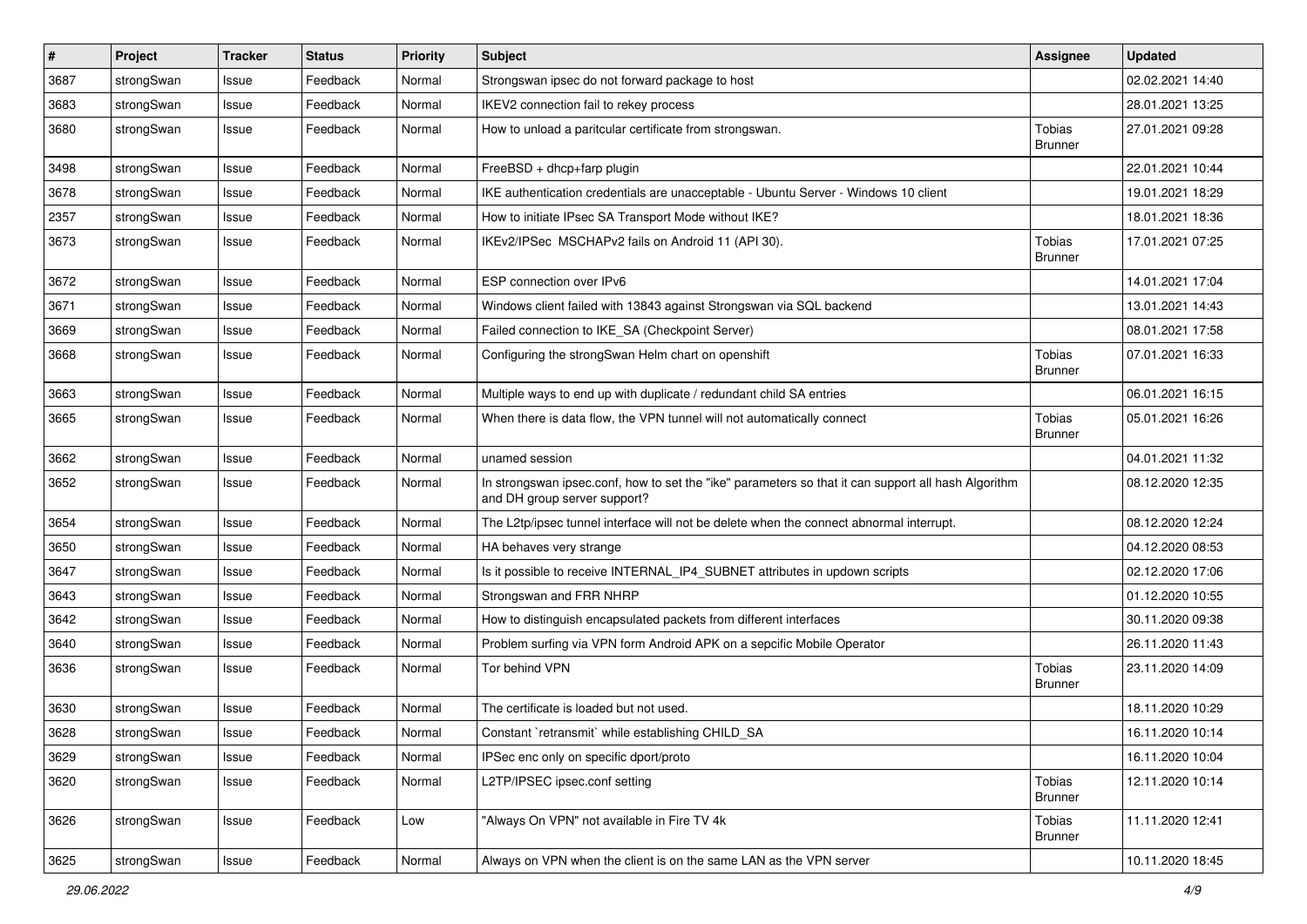| $\pmb{\#}$ | Project    | <b>Tracker</b> | <b>Status</b> | <b>Priority</b> | <b>Subject</b>                                                                                               | <b>Assignee</b>                 | <b>Updated</b>   |
|------------|------------|----------------|---------------|-----------------|--------------------------------------------------------------------------------------------------------------|---------------------------------|------------------|
| 3618       | strongSwan | Issue          | Feedback      | Normal          | Use side-band to configure strongswan's                                                                      |                                 | 09.11.2020 10:38 |
| 3616       | strongSwan | Issue          | Feedback      | Normal          | With Strongswan 5.7.2, unique=never not allowing multiple clients to establish tunnels with same<br>identity |                                 | 05.11.2020 12:32 |
| 3617       | strongSwan | Issue          | Feedback      | Normal          | full-offload swanctl.conf                                                                                    |                                 | 03.11.2020 17:24 |
| 3614       | strongSwan | Issue          | Feedback      | Normal          | Certificate renewal for about to expire certificates                                                         |                                 | 30.10.2020 13:30 |
| 3613       | strongSwan | Issue          | Feedback      | Low             | Load-test jobs scheduled after tunnels are terminated                                                        |                                 | 28.10.2020 12:06 |
| 3607       | strongSwan | Issue          | Feedback      | Normal          | statusall option reports transport established two or three times per IP at start-up                         |                                 | 27.10.2020 16:48 |
| 3611       | strongSwan | Issue          | Feedback      | Normal          | Unable to Send Traffic Using NAT on EC2 Instance                                                             |                                 | 27.10.2020 16:35 |
| 3610       | strongSwan | Issue          | Feedback      | Normal          | farp plugin conflicts with DHCP service                                                                      |                                 | 26.10.2020 18:06 |
| 3606       | strongSwan | Issue          | Feedback      | Normal          | Using ipsec tunnel from "foreign" subnet                                                                     | Noel Kuntze                     | 26.10.2020 12:23 |
| 3609       | strongSwan | Issue          | Feedback      | Normal          | Potential DNS server IP address conflicts                                                                    |                                 | 26.10.2020 11:12 |
| 3597       | strongSwan | Issue          | Feedback      | Normal          | IPSec Client on CentOS 8 - Can't connect using ShrewSoft VPN config file                                     |                                 | 21.10.2020 16:38 |
| 3604       | strongSwan | Issue          | Feedback      | Normal          | Email Notification on down status                                                                            |                                 | 21.10.2020 10:54 |
| 3596       | strongSwan | Issue          | Feedback      | Normal          | no issuer certificate found for                                                                              |                                 | 21.10.2020 03:27 |
| 3603       | strongSwan | Issue          | Feedback      | Normal          | dns issue in config mode                                                                                     |                                 | 20.10.2020 11:50 |
| 3592       | strongSwan | Issue          | Feedback      | Normal          | Tunnel reported as established but log show "found encrypted payload, but no transform set"                  |                                 | 20.10.2020 10:37 |
| 3598       | strongSwan | Issue          | Feedback      | Normal          | swanctl on Windows: Support aborting execution                                                               |                                 | 19.10.2020 15:01 |
| 3594       | strongSwan | Issue          | Feedback      | Normal          | How to see the traffic at ESP in UDP SPIs and forwarding rule                                                | <b>Tobias</b><br><b>Brunner</b> | 15.10.2020 13:57 |
| 3593       | strongSwan | Issue          | Feedback      | Normal          | Need variable tracking make_before_break state into updown scripts                                           |                                 | 13.10.2020 09:59 |
| 3588       | strongSwan | Issue          | Feedback      | Normal          | VPN setup over 4G                                                                                            |                                 | 08.10.2020 14:13 |
| 3573       | strongSwan | Issue          | Feedback      | Normal          | ike2 and transit traffic                                                                                     |                                 | 05.10.2020 10:55 |
| 3580       | strongSwan | Issue          | Feedback      | Normal          | encapsulation and packets not routing into tunnel problems                                                   |                                 | 02.10.2020 10:03 |
| 3584       | strongSwan | Issue          | Feedback      | Normal          | Separate ipsec.conf file per conn and separate ipsec.secrets file per conn                                   | Tobias<br><b>Brunner</b>        | 30.09.2020 17:06 |
| 3577       | strongSwan | Issue          | Feedback      | Normal          | StrongSwan Connection adding and deleting over network.                                                      |                                 | 28.09.2020 15:13 |
| 3578       | strongSwan | Issue          | Feedback      | Normal          | ipsec connection to FortiClient VPN                                                                          |                                 | 28.09.2020 15:08 |
| 3576       | strongSwan | Issue          | Feedback      | Normal          | strongswan on openwrt virtual ip inside ipsec tunnel                                                         |                                 | 25.09.2020 17:01 |
| 3575       | strongSwan | Issue          | Feedback      | Normal          | Tunnel of IPv6 Over IPv4 not accespting Jumbo Packets                                                        |                                 | 23.09.2020 16:44 |
| 3568       | strongSwan | Issue          | Feedback      | Normal          | vpn connection is unstable                                                                                   |                                 | 23.09.2020 16:28 |
| 3566       | strongSwan | Issue          | Feedback      | Normal          | Number of simultaneous connections limited to 1000 in a cluster                                              |                                 | 18.09.2020 09:46 |
| 3565       | strongSwan | Issue          | Feedback      | Normal          | Filtering out logs or plugin in to do so                                                                     |                                 | 16.09.2020 11:45 |
| 3564       | strongSwan | Issue          | Feedback      | Normal          | Out of order packets are generated if strong swan is running on multiple cores                               |                                 | 16.09.2020 10:01 |
| 3561       | strongSwan | Issue          | Feedback      | Normal          | Azure P2S VPN Linux connection error                                                                         |                                 | 15.09.2020 12:22 |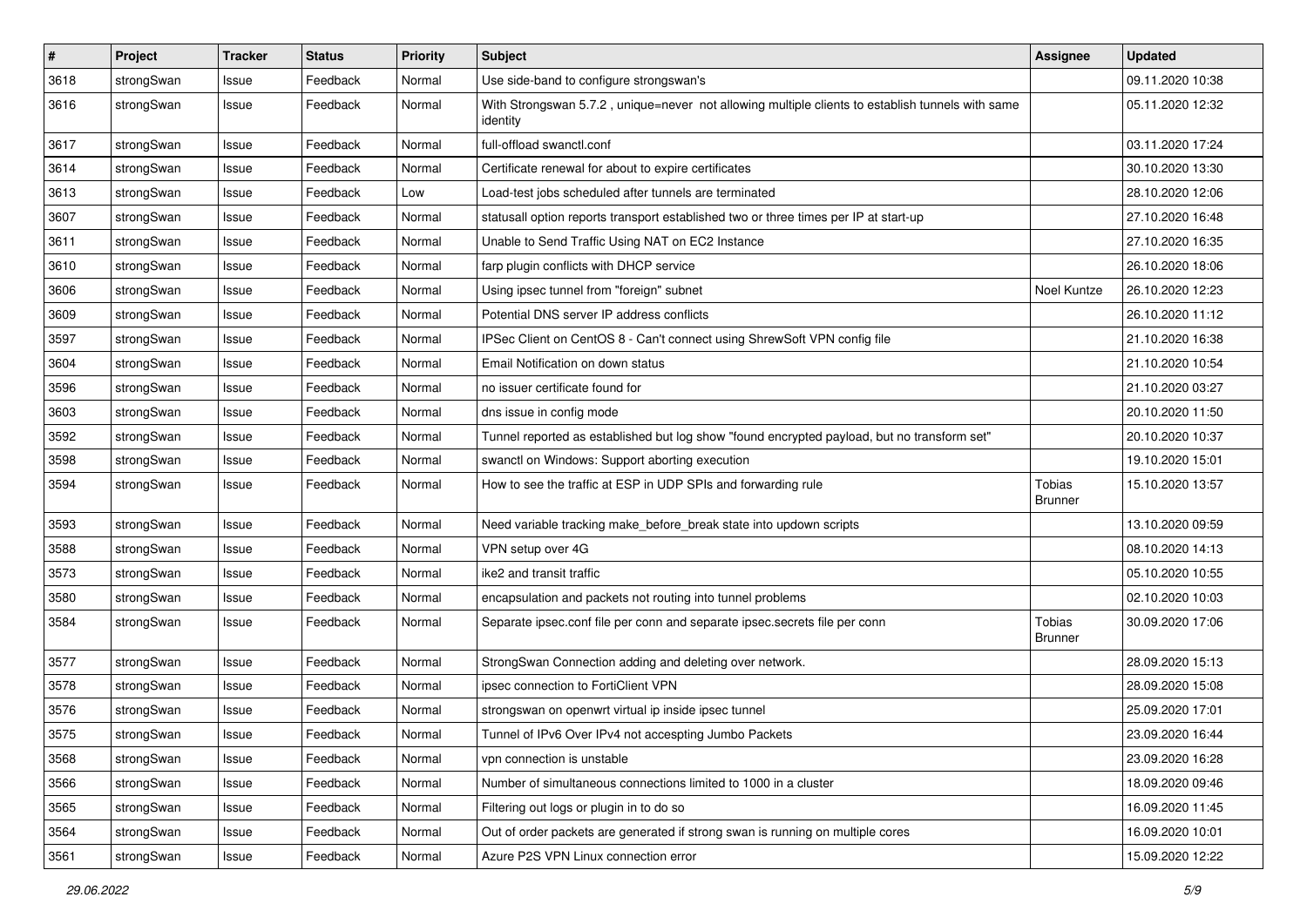| $\sharp$ | Project    | <b>Tracker</b> | <b>Status</b> | <b>Priority</b> | <b>Subject</b>                                                                                          | <b>Assignee</b>          | <b>Updated</b>   |
|----------|------------|----------------|---------------|-----------------|---------------------------------------------------------------------------------------------------------|--------------------------|------------------|
| 3560     | strongSwan | Issue          | Feedback      | Normal          | PSK tunnel working - Cert fails with fragmention errors                                                 | Tobias<br><b>Brunner</b> | 11.09.2020 14:15 |
| 3558     | strongSwan | Issue          | Feedback      | Normal          | deleting half open IKE_SA with x.x.x.x after timeout with iOS device                                    |                          | 05.09.2020 21:23 |
| 3536     | strongSwan | Issue          | Feedback      | Normal          | When Create multiple tunnels restart ipsec service will establish fail.                                 |                          | 03.09.2020 13:58 |
| 3537     | strongSwan | Issue          | Feedback      | Normal          | IPv6 Packets are not transferred from server to client through IPSec using RPC protocol                 |                          | 01.09.2020 12:50 |
| 3552     | strongSwan | Issue          | Feedback      | Normal          | Internet disconnects after once VPN is established                                                      |                          | 30.08.2020 05:35 |
| 3545     | strongSwan | Issue          | <b>New</b>    | Normal          | Configuration model for multiple-VRF tunnel endpoints                                                   |                          | 18.08.2020 13:50 |
| 3291     | strongSwan | Issue          | Feedback      | Normal          | IPSec IKEv2 Client to VPN service 2                                                                     | Tobias<br><b>Brunner</b> | 16.08.2020 12:58 |
| 3534     | strongSwan | Issue          | New           | Urgent          | use of strongswan, ipvlan L2 and kernel ipsec                                                           |                          | 04.08.2020 20:59 |
| 3392     | strongSwan | Issue          | Feedback      | Normal          | mark=%unique and no Internet-connection with VPN                                                        |                          | 31.07.2020 15:26 |
| 3524     | strongSwan | Issue          | <b>New</b>    | Urgent          | Routing public IP addresses thru the VPN tunnel (Peer is Cisco ISR)                                     |                          | 24.07.2020 03:15 |
| 3490     | strongSwan | Issue          | Feedback      | Normal          | Selecting incorrect auth mode for IKEv1                                                                 |                          | 21.07.2020 21:26 |
| 3516     | strongSwan | Issue          | Feedback      | Normal          | Close IKE_SA after expiry without rekey/reauth                                                          |                          | 20.07.2020 19:32 |
| 2701     | strongSwan | Issue          | New           | Normal          | Low bandwidth when Iperfing data thorugh IPSEC tunnel                                                   |                          | 07.07.2020 13:38 |
| 3499     | strongSwan | Issue          | Feedback      | Normal          | ISAKMP Signature hash algorithm / EAP-TLS Authentification                                              |                          | 30.06.2020 10:40 |
| 3500     | strongSwan | Issue          | Feedback      | Normal          | swanctl --list-cert not listing all certs                                                               |                          | 29.06.2020 15:25 |
| 3442     | strongSwan | Issue          | Feedback      | Normal          | Apply policy based on network interface in transport mode                                               |                          | 13.05.2020 10:53 |
| 2160     | strongSwan | Issue          | Feedback      | Normal          | support for opportunistic encryption                                                                    |                          | 06.05.2020 10:32 |
| 3400     | strongSwan | Issue          | Feedback      | Normal          | Windows 10 IKEv2 rekeying fails                                                                         |                          | 16.04.2020 17:08 |
| 3403     | strongSwan | Issue          | Feedback      | Normal          | IKEv2 natd false detection                                                                              |                          | 09.04.2020 14:19 |
| 3389     | strongSwan | Issue          | Feedback      | Normal          | Child SAs not getting created after rekeying                                                            |                          | 30.03.2020 15:45 |
| 817      | strongSwan | Issue          | Feedback      | Normal          | <b>IKEv2 IPv6 Router Advertisement</b>                                                                  |                          | 27.03.2020 17:14 |
| 3377     | strongSwan | Issue          | Feedback      | Normal          | Interface ID not configured during HA synchronization                                                   |                          | 18.03.2020 10:15 |
| 3366     | strongSwan | Issue          | Feedback      | Normal          | Uninstall "any" trap policy if start_action=trap with virtual IPs is used                               |                          | 13.03.2020 14:57 |
| 3342     | strongSwan | Issue          | Feedback      | Normal          | Certain fields in Storngswan on Firestick4K are not editable                                            |                          | 20.02.2020 09:36 |
| 3326     | strongSwan | Issue          | <b>New</b>    | Normal          | update custom routing table (table 220 by default) with new routes if new networks and routes<br>appear |                          | 10.02.2020 12:01 |
| 3307     | strongSwan | Issue          | Feedback      | Normal          | Probable non compliance with RFC 7296 wrt traffic selector narrowing?                                   |                          | 14.01.2020 16:19 |
| 3304     | strongSwan | Issue          | Feedback      | Normal          | Found unsupported critical X.509 extension: X509v3 Name Constraints                                     |                          | 13.01.2020 14:50 |
| 3298     | strongSwan | Issue          | New           | Normal          | strategies to improve strongswan performance per single SA                                              |                          | 23.12.2019 14:05 |
| 3282     | strongSwan | Issue          | Feedback      | Normal          | Android VPN client keeps retrying in airplane mode                                                      |                          | 29.11.2019 16:06 |
| 3268     | strongSwan | Issue          | Feedback      | Normal          | Traffic disruption -- policy-based VPN to AWS VPN service                                               |                          | 15.11.2019 16:53 |
| 3254     | strongSwan | Issue          | Feedback      | Normal          | Log level in android level                                                                              |                          | 08.11.2019 08:36 |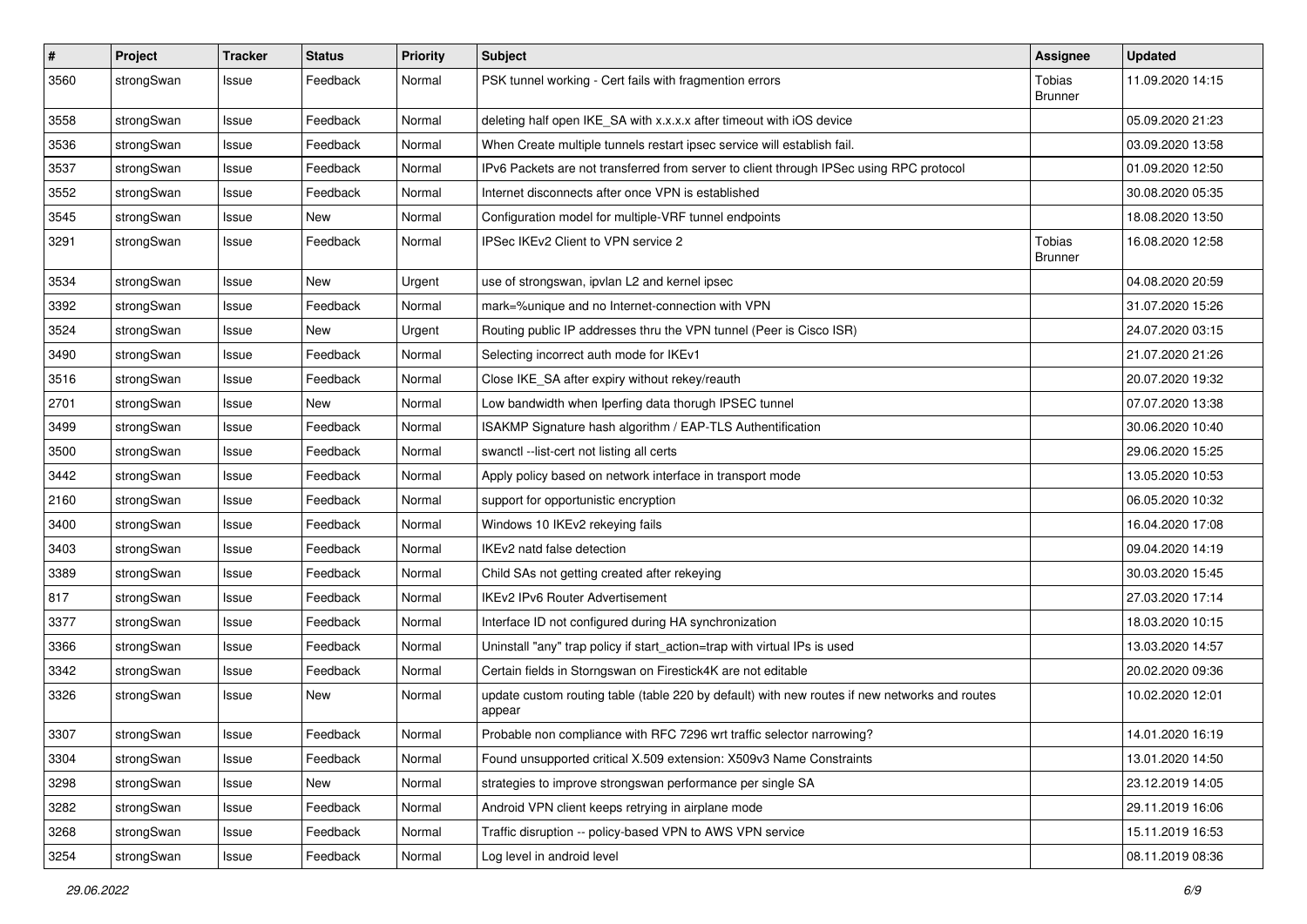| $\vert$ # | Project    | <b>Tracker</b> | <b>Status</b> | <b>Priority</b> | <b>Subject</b>                                                                                              | <b>Assignee</b> | <b>Updated</b>   |
|-----------|------------|----------------|---------------|-----------------|-------------------------------------------------------------------------------------------------------------|-----------------|------------------|
| 3159      | strongSwan | Issue          | New           | High            | backup ipsec tunnels                                                                                        |                 | 26.08.2019 14:28 |
| 3151      | strongSwan | Issue          | Feedback      | Normal          | Forecast stops forwarding multicast                                                                         |                 | 26.08.2019 14:06 |
| 3154      | strongSwan | Issue          | Feedback      | Normal          | signature validation failed only with sha2                                                                  |                 | 20.08.2019 11:51 |
| 3122      | strongSwan | Issue          | Feedback      | Normal          | Strongswan software iterupts                                                                                |                 | 18.07.2019 02:27 |
| 3097      | strongSwan | Issue          | Feedback      | Normal          | charon restart behaviour                                                                                    |                 | 24.06.2019 16:09 |
| 3072      | strongSwan | Issue          | Feedback      | Normal          | Windows 10: setting WFP SA SPI fails with error 0x80320014                                                  |                 | 29.05.2019 14:34 |
| 2750      | strongSwan | Issue          | Feedback      | Normal          | setting WFP SA SPI failed: 0x80320035                                                                       |                 | 27.05.2019 11:59 |
| 3041      | strongSwan | Issue          | Feedback      | Low             | fail2ban or equivalent                                                                                      |                 | 06.05.2019 09:07 |
| 2966      | strongSwan | Issue          | Feedback      | Normal          | Problems with large amount of subnets in leftsubnet configuration                                           |                 | 02.04.2019 10:35 |
| 2964      | strongSwan | Issue          | Feedback      | Normal          | Route to IKE Gateway Fails to Update Under Particular Configuration                                         |                 | 13.03.2019 10:38 |
| 2958      | strongSwan | Issue          | Feedback      | Normal          | Trap policies with unspecified remote IP covering multiple specific ports constantly produce new<br>IKE_SAs |                 | 11.03.2019 15:03 |
| 2870      | strongSwan | Issue          | Feedback      | Normal          | DNS resolution outside of tunnel if DNS server is in remote TS                                              |                 | 22.01.2019 11:06 |
| 2400      | strongSwan | Issue          | Feedback      | Normal          | Is DPD supposed to detect dead tunnel, or dead IKE instance                                                 |                 | 11.01.2019 22:53 |
| 2835      | strongSwan | Issue          | Feedback      | Normal          | Rekeyed SA can't be deleted in standby node                                                                 |                 | 19.12.2018 02:52 |
| 2816      | strongSwan | Issue          | Feedback      | Normal          | order of DNS entries is reversed in /etc/resolv.conf                                                        |                 | 06.11.2018 10:41 |
| 2726      | strongSwan | Issue          | Feedback      | Normal          | Strongswan selects wrong source IP                                                                          |                 | 23.08.2018 13:38 |
| 2621      | strongSwan | Issue          | Feedback      | Normal          | Android: VPN connection stops working, strongSwan shows Connected                                           |                 | 06.07.2018 13:06 |
| 2698      | strongSwan | Issue          | Feedback      | Low             | DSCP and kernel-libipsec                                                                                    |                 | 04.07.2018 15:01 |
| 2691      | strongSwan | Issue          | New           | Normal          | Strongswan and KSOFTIRQ cpu utilization                                                                     |                 | 26.06.2018 14:34 |
| 2682      | strongSwan | Issue          | New           | Normal          | IMV/IMC (re)Attestation                                                                                     |                 | 07.06.2018 21:25 |
| 2678      | strongSwan | Issue          | Feedback      | Normal          | Phase 1 issue                                                                                               |                 | 07.06.2018 20:06 |
| 2671      | strongSwan | Issue          | <b>New</b>    | Normal          | Passing user-supplied cerificate file names to charon-nm is problematic                                     |                 | 23.05.2018 21:27 |
| 352       | strongSwan | Issue          | Feedback      | Normal          | unable to allocate SPIs from kernel when running 32 bit binaries on 64 bit Linux                            |                 | 17.04.2018 14:59 |
| 2618      | strongSwan | Issue          | Feedback      | Normal          | Query regarding assignment of Tunnel IP                                                                     |                 | 09.04.2018 10:57 |
| 2580      | strongSwan | Issue          | Feedback      | Normal          | [CFG] handling xx attribute failed in Android or Ubuntu, but works in macOS                                 |                 | 09.03.2018 17:49 |
| 2560      | strongSwan | Issue          | Feedback      | Normal          | Duplicate CA cert requests sent                                                                             |                 | 28.02.2018 10:54 |
| 2494      | strongSwan | Issue          | Feedback      | Normal          | Problems With 64bit Slot IDs With Pkcs11 Plugin                                                             | Jordan Hrycaj   | 12.12.2017 16:03 |
| 2493      | strongSwan | Issue          | Feedback      | Normal          | Pkcs11 Plugin Returns w/Bogus Return Code                                                                   | Jordan Hrycaj   | 12.12.2017 15:58 |
| 2446      | strongSwan | Issue          | Feedback      | Normal          | Traffic loss during IKE reauth despite make-before-break enabled                                            |                 | 27.11.2017 17:12 |
| 2464      | strongSwan | Issue          | New           | Normal          | How to Loadbalance strongswan IPsec via NGINX?                                                              |                 | 12.11.2017 19:16 |
| 2459      | strongSwan | Issue          | New           | High            | updown script deleted firewall rules at down-client in make-before-break responder side                     |                 | 05.11.2017 19:13 |
| 2077      | strongSwan | Issue          | Feedback      | Normal          | Grace period before reassigning offline IP lease                                                            |                 | 06.10.2017 10:44 |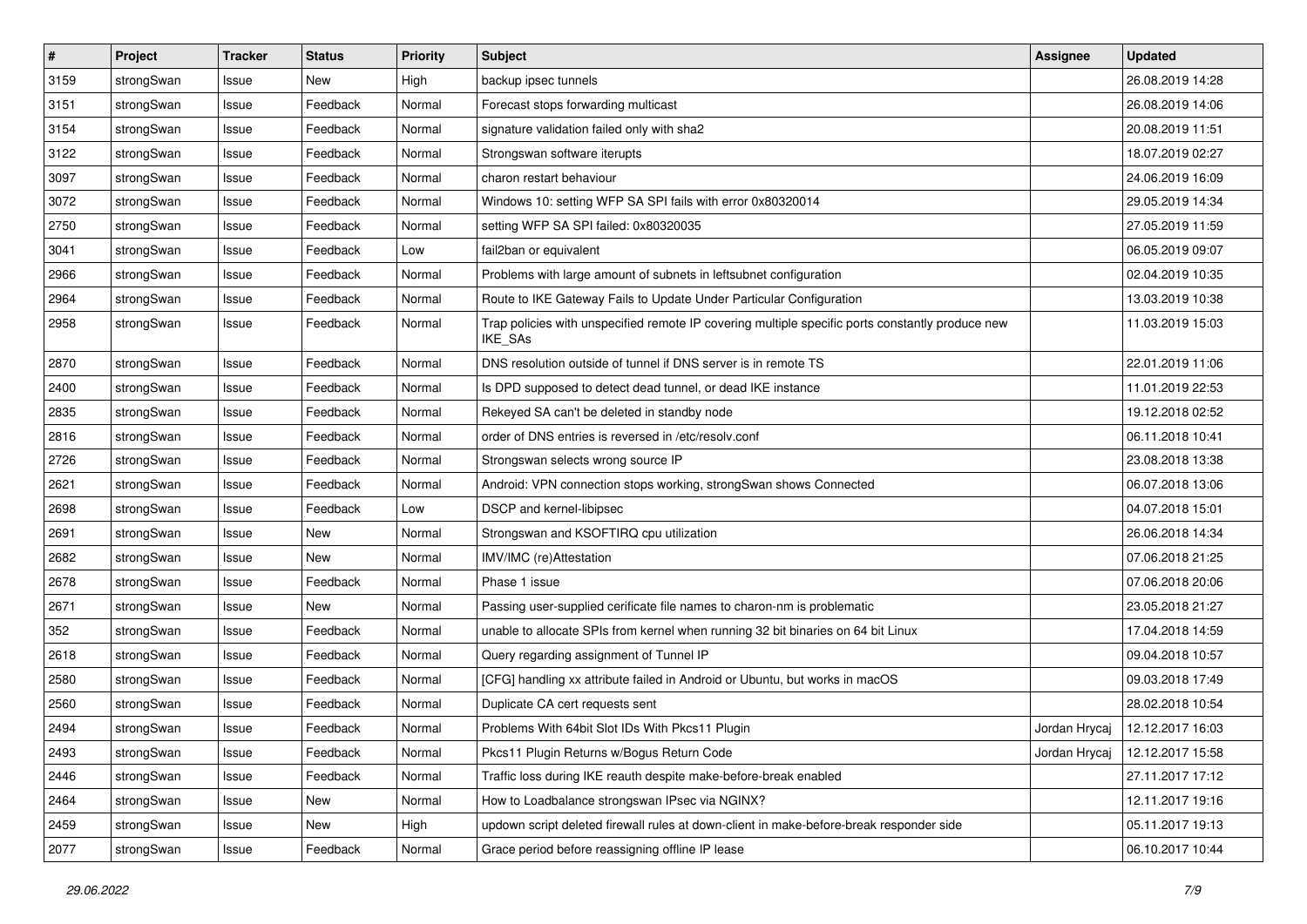| $\vert$ # | Project    | <b>Tracker</b> | <b>Status</b> | Priority | <b>Subject</b>                                                                                                                                          | <b>Assignee</b>          | <b>Updated</b>   |
|-----------|------------|----------------|---------------|----------|---------------------------------------------------------------------------------------------------------------------------------------------------------|--------------------------|------------------|
| 2432      | strongSwan | Issue          | New           | Normal   | PLUTO ME can be different for up-client and down-client                                                                                                 |                          | 21.09.2017 11:57 |
| 2411      | strongSwan | Issue          | Feedback      | Normal   | VPN server name resolution is done via overlay DNS server upon IKE disconnect                                                                           |                          | 22.08.2017 10:42 |
| 2394      | strongSwan | Issue          | Feedback      | Normal   | IP is not assigned after re-authentication                                                                                                              |                          | 04.08.2017 19:03 |
| 2319      | strongSwan | Issue          | Feedback      | Normal   | gives up trying to bring up connection after DNS SERVFAIL                                                                                               |                          | 08.05.2017 15:41 |
| 2260      | strongSwan | Issue          | New           | Normal   | Number of CHILD_SA for a single connection grows over time                                                                                              |                          | 28.02.2017 13:46 |
| 2203      | strongSwan | Issue          | Feedback      | Normal   | Protecting symetric traffic using high availability in gateway to gateway setup (both active)                                                           |                          | 15.02.2017 14:20 |
| 2184      | strongSwan | Issue          | Feedback      | Normal   | configuration with multiple RSA keys                                                                                                                    |                          | 14.12.2016 13:09 |
| 2178      | strongSwan | Issue          | New           | Normal   | ha and updown                                                                                                                                           |                          | 01.12.2016 13:53 |
| 2112      | strongSwan | Issue          | <b>New</b>    | Normal   | Broadcast packets are not relayed from Lan to Vpn clilent                                                                                               |                          | 14.09.2016 14:18 |
| 2110      | strongSwan | Issue          | Feedback      | Normal   | Remote Identity (IDr) in IKE AUTH Response is sent as hex-encoded binary value instead of text<br>when setting leftid to type KEY_ID (leftid=@#xxxxxxx) |                          | 13.09.2016 21:42 |
| 1456      | strongSwan | Issue          | Feedback      | Normal   | Missing Tunnel-Client-Endpoint & Tunnel-Server-Endpoint AVP in RADIUS Accounting Start/Stop<br>messages                                                 |                          | 11.05.2016 11:54 |
| 1422      | strongSwan | Issue          | Feedback      | Normal   | IKEv1: IKE_SA reauth vs. CHILD_SA rekey race prevents IKE_SA reauthentication in time                                                                   |                          | 20.04.2016 15:06 |
| 1383      | strongSwan | Issue          | Feedback      | Normal   | How to limit the amount of the installed Child SAs                                                                                                      |                          | 08.04.2016 11:20 |
| 1338      | strongSwan | Issue          | Feedback      | Normal   | problem with changing esp algorithm in strongswan                                                                                                       |                          | 10.03.2016 18:23 |
| 1334      | strongSwan | Issue          | Feedback      | Normal   | Version 5.3.5, duplicated tunnel aftr IKE_SA rekeyed                                                                                                    |                          | 10.03.2016 11:06 |
| 1289      | strongSwan | Issue          | <b>New</b>    | Normal   | HA plugin should sync last sent packet                                                                                                                  |                          | 01.02.2016 13:59 |
| 1276      | strongSwan | Issue          | Feedback      | Normal   | Threading: ext-auth hook blocks any other connection attempt                                                                                            |                          | 27.01.2016 12:28 |
| 1271      | strongSwan | Issue          | New           | Normal   | X.509 UTF-8 support                                                                                                                                     |                          | 17.01.2016 14:39 |
| 1165      | strongSwan | Issue          | <b>New</b>    | Normal   | StrongSwan Virtual Ip problem                                                                                                                           | Martin Willi             | 19.10.2015 23:59 |
| 1157      | strongSwan | Issue          | Feedback      | Normal   | Message ID overflow RFC 5996 2.2                                                                                                                        |                          | 12.10.2015 13:52 |
| 973       | strongSwan | Issue          | New           | Normal   | IKEv2 dpd + auto=route + tunnel downtime cause additional CHILD_SAs                                                                                     |                          | 29.05.2015 17:40 |
| 357       | strongSwan | Issue          | New           | Normal   | Lifetime in case of IKEv1                                                                                                                               |                          | 18.05.2015 10:40 |
| 926       | strongSwan | Issue          | New           | Normal   | HA: resync errors when a node is joining a cluster                                                                                                      |                          | 10.04.2015 15:05 |
| 923       | strongSwan | Issue          | New           | Normal   | MOBIKE not working on HA cluster                                                                                                                        |                          | 09.04.2015 09:46 |
| 777       | strongSwan | Issue          | New           | Normal   | column length in attributes table of strongswan database is too short                                                                                   |                          | 25.11.2014 20:46 |
| 730       | strongSwan | Issue          | New           | Normal   | NAT-NAT fallback                                                                                                                                        |                          | 09.10.2014 12:40 |
| 482       | strongSwan | Issue          | Feedback      | Normal   | NAT-NAT connection                                                                                                                                      | Tobias<br><b>Brunner</b> | 09.10.2014 12:37 |
| 725       | strongSwan | Issue          | New           | High     | Mediation connection get stuck if peer is not online                                                                                                    |                          | 03.10.2014 12:02 |
| 702       | strongSwan | Issue          | <b>New</b>    | Normal   | ipsec route mode, Strongswan as responder may result collsion in INIT exchange. and ike                                                                 |                          | 12.09.2014 16:34 |
| 697       | strongSwan | Issue          | <b>New</b>    | Normal   | HA: nodes fail to sync data because of UDP packet drops                                                                                                 |                          | 09.09.2014 14:29 |
| 541       | strongSwan | Issue          | New           | Normal   | List of servers in client config (Failover)                                                                                                             |                          | 13.08.2014 15:10 |